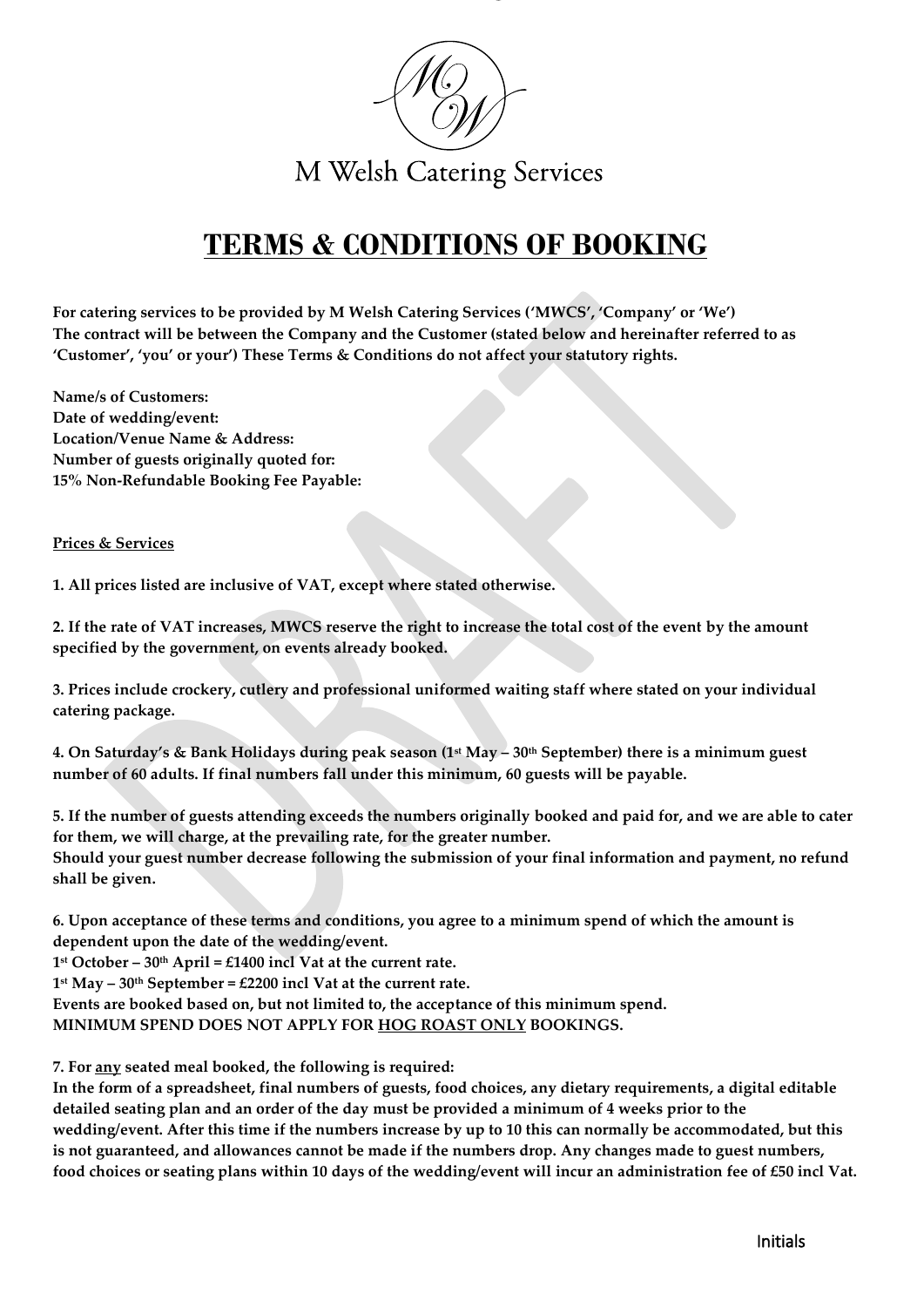**8. Unless agreed otherwise in writing the only services that the Company agrees to provide to you are the services specified in your catering package which you have agreed to in writing.**

**9. Your booking with us will be confirmed and your date secured upon return of signed terms and conditions and when the booking fee is cleared funds in our bank account.**

**10. MWCS is not responsible for the safe keeping of clients' valuables, personal belongings or gifts and we recommend that all personal items are taken home with you at the end of your event.**

**11. MWCS cannot be held responsible for any damage caused to clients' wedding cakes, when the client asks us to assist with the presentation of it. It is advised that the client should arrange and present the cake themselves, as MWCS does not offer this service as part of the catering package. We do, however, offer a cake cutting service as part of the catering package should you require this.**

**12. MWCS reserves the right to adjust price lists and to run special offers as it deems necessary. Any changes to price lists or special offers will not affect bookings already made.**

**13. Gratuities are at your discretion**

**Payment**

**1. All booking fees are non-refundable. This amount is absorbed in admin fees and fixed costs.**

**2. A non-refundable booking fee of 15% of the total of your catering package is required to secure your date. Only when both the signed terms & conditions and the booking fee have been received shall your date be secured. You may supply either 1 whole scanned document with the final page signed & dated or a scan or photo of each page separately. If providing separate pages, each page must be initialled with the final page signed & dated.**

**The full balance will be due 4 weeks prior to the wedding/event. An invoice will be generated and sent to you once you have supplied all final details.**

**3. Payment is only accepted via bank transfer into our company bank account. Details will be provided on the invoice.**

**4. The company reserve the right to charge interest on late payments**

**5. If you decide to postpone/transfer your event to an alternative date, the company cancellation charges will apply and you will be required to pay a new booking fee.**

**6. Covid-19 and Pandemic exception**

**If you are forced to postpone your wedding/event due to Covid-19 or similar pandemic beyond your control we will offer to transfer any booking fee paid to an alternative date, subject to availability. Should we not have availability on your alternative date selected, the booking fee becomes non-refundable. If you choose to cancel your booking usual company cancellation charges will apply.**

# **Cancellation**

**M Welsh Catering Services reserves the right to cancel any function or event for any of the following reasons: a) If the client or M Welsh Catering Services becomes insolvent or enters into liquidation or receivership.**

**b) If the event may prejudice the reputation or cause damage to M Welsh Catering Services. In this situation M Welsh Catering Services will refund any payments made in advance, but will have no further liability to the client.**

**The following cancellation charges will be applied, which reflect the costs and expenses we may incur on your behalf as the function date nears, and the reduced time available to us to obtain any alternative bookings:**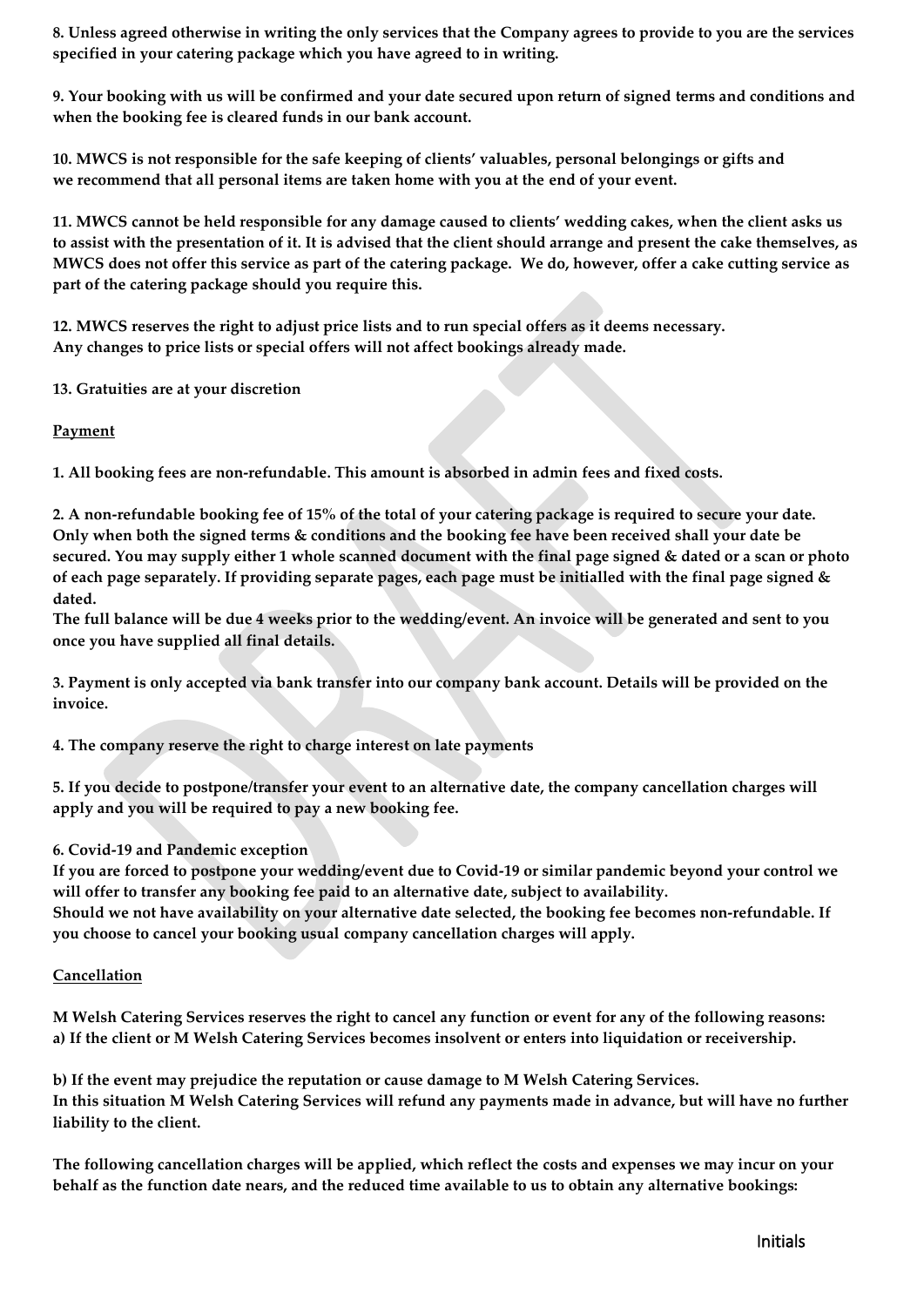**The booking fee paid is non-refundable, regardless of the length of time prior to the event you decide to cancel. This amount is absorbed in admin fees and fixed costs.**

**Cancellation between twelve months and six months prior to the event – you will owe us 50% of the total contract package price.**

**Cancellation between six months and three months prior to the event – you will owe us 75% of the total contract package price.**

**Cancellation between three months and the event date – you will owe us 100% of the total contract package price.**

**All cancellations must be confirmed in writing. Only once written cancellation is received will the cancellation become effective.**

**Please note that all parties named on page one of these terms and conditions are jointly and severally liable for the sums payable under this agreement.**

## **Menus**

**1. Whilst every effort will be made to ensure the accuracy of quotations, prices quoted only become binding once agreed by the signing of the terms and conditions.**

**It is the price quoted on your catering package which must be paid in full, however the company reserves the right to charge more depending on the advance date of your booking.**

**Currently, any wedding/event dates booked to take place 1 st January 2023 onwards are subject to possible maximum increase of 20% due to many factors including Brexit, the Covid-19 Pandemic and standard inflation of food produce and staff wages. If an increase applies to your booking, you will be informed in writing a minimum of 6 months prior to your wedding/event date.**

**2. Amendments to the agreed menu must be requested in writing. Menu amendments will not be accepted after final details and payment have been received 4 weeks prior to the wedding/event.**

**3. It is our company policy that we will not serve any food items which have not been prepared and/or supplied by us, with the exception of wedding cake unless agreed by prior arrangement.**

**4. All food which is not consumed within two hours at room temperature should be disposed of. Any person subsequently consuming food, or taking food home for consumption, does so at their own risk. MWCS cannot accept responsibility for food consumed otherwise than at the location at which the food is supplied and served, or after the initial two hour period.**

**5. Food Allergies & Intolerances: Please note that all of our food contains allergenic ingredients. Special diets for food allergies will be catered for only if they have been arranged prior to your event and confirmed in writing. If you wish to know more about our ingredients, please don't hesitate to contact us. Please note that we work with allergenic ingredients in our kitchen and whilst we will cater for special diets for people with food allergies, we cannot guarantee that their meals will not contain traces of allergenic ingredients.**

**6. We are unfortunately unable to offer Ice Cream, Sorbet or any other frozen elements as menu choices if your venue does not have a freezer facility on site.**

# **Equipment**

**1. Any equipment lost or damaged by you or any guest will be charged at the full replacement cost.**

**2. Additional charges may apply for the hiring of site kitchens and specialist equipment. If so, these will be stated in your catering package.**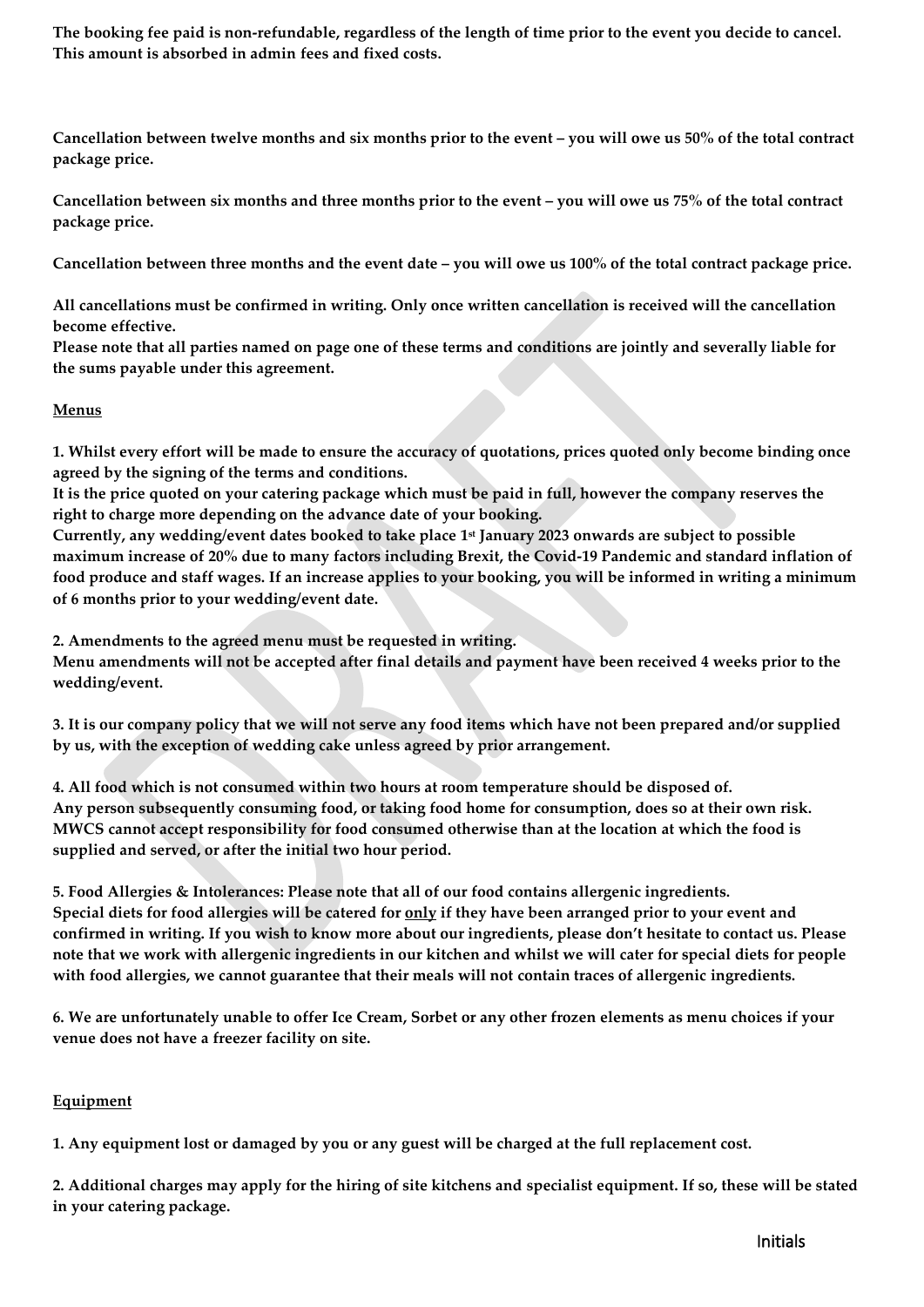**3. For Marquee weddings/events, an enclosed professional catering tent (attached to the marquee and a minimum size 20ft x 20ft) must be supplied by the customer along with a suitable supply of electricity.** 

**KVA required will be discussed, as is dependent on equipment usage.**

**The Marquee must also have adequate vehicle access for equipment deliveries, for unloading of food and for a refrigerated vehicle to be parked alongside the catering tent on the day.**

**Any waste created by food service that is provided by M Welsh Catering Services will be taken away and disposed of appropriately. Any waste that is created by any product(s) supplied by either a third-party supplier or by the wedding party is not the responsibility of M Welsh Catering Services.**

# **Labour**

**1. The Company reserves the right to charge (including for any applicable increased or overtime rates) more for staffing costs should any function run on longer than initially planned or detailed in the catering package through no fault of the Company.**

## **Insurance**

**1. M Welsh Catering Services holds current valid Public, Product & Employer Liability Insurance for up to £50000,000. A copy of this is available upon request.**

**2. It is strongly recommended that clients arrange their own adequate wedding/event & cancellation insurance to protect against cancellation, costs, damage, public liability.**

## **Bad Weather**

**1. MWCS cannot be held responsible in any way for any unsuitable weather conditions that may cause a wedding/event to be postponed or cancelled.**

**The normal cancellation fee will be applicable in these situations.**

**I/we confirm that I/we have read, understood and accept the above terms and conditions. I/we sign below to secure the date, confirm the booking and agree to arrange transfer of the booking fee.**

**Signed: Print Name: Date:**

**Signed: Print Name: Date:**